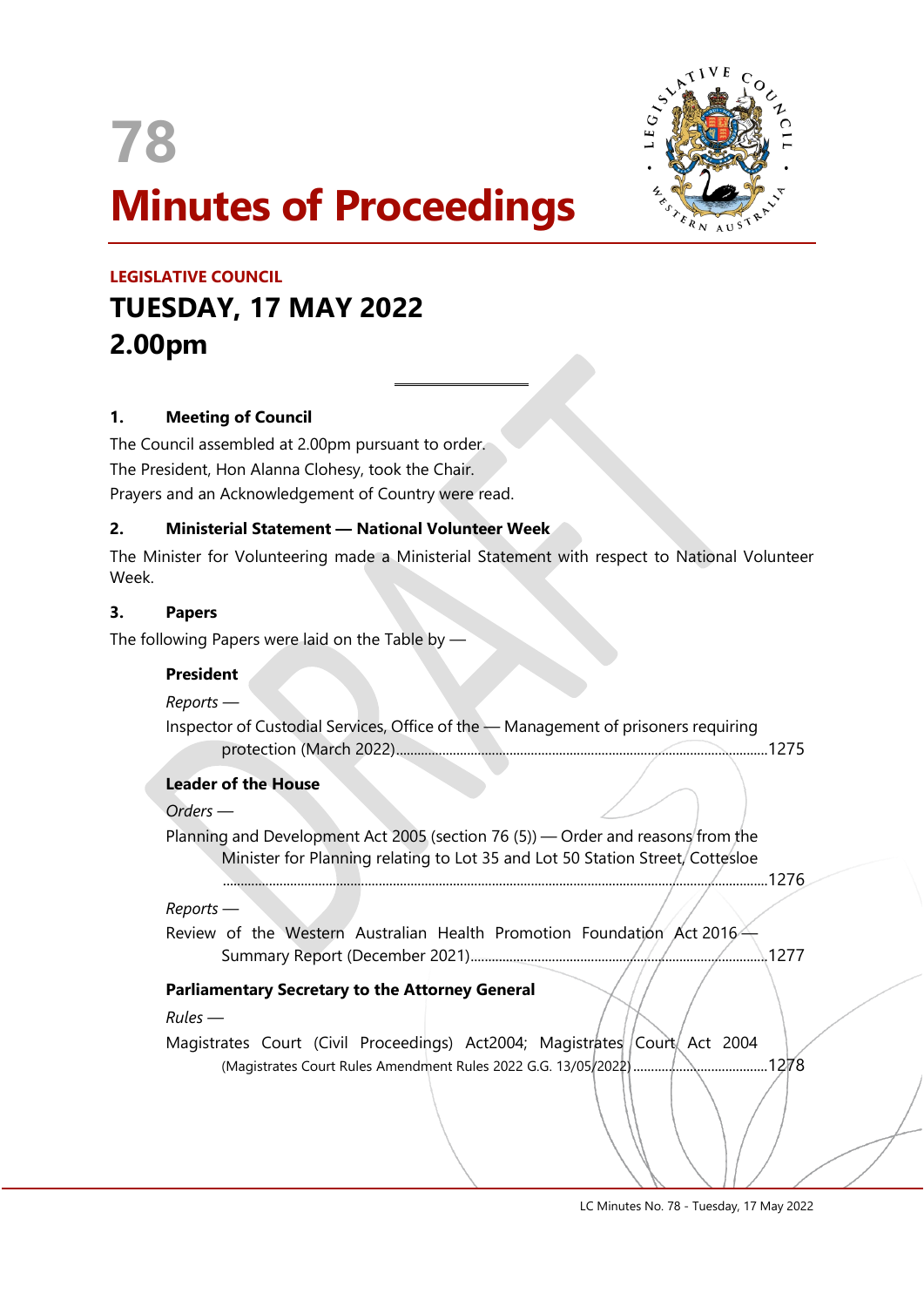## **4. Greyhound Racing**

Hon Sophia Moermond: To move on the next day of sitting —

That this House —

- (a) notes that the greyhound racing industry in Western Australia is a cruelty fuelled, so-called "sport", that is designed to profit off the immense suffering and pain of racing greyhounds;
- (b) further notes that the wellbeing, safety, and welfare of greyhounds is not the number one priority of Greyhounds WA, instead it is only after corporate profits and government support to enrich themselves; and
- (c) calls on the Government to immediately ban the archaic blood sport that is greyhound racing for good.

## **5. Leave of Absence — Hon Alannah MacTiernan**

The Leader of the House moved, without notice —

That leave of absence be granted to Hon Alannah MacTiernan for three sitting days due to urgent personal business.

Question — put and passed.

## **6. Suspension of Standing Orders**

The Leader of the House moved, without notice —

That so much of Standing Orders be suspended to allow the Estimates and Financial Operations Committee to meet whilst the Council is sitting jointly with the Legislative Assembly on Wednesday, 18 May 2022.

The motion requiring the concurrence of an absolute majority.

Question — put.

The President having counted the Council, and there being an absolute majority present, and no dissentient voice, declared the motion carried with the concurrence of an absolute majority.

## **7. Suspension of Standing Orders**

The Leader of the House moved, without notice —

That so much of Standing Orders be suspended so that Consideration of Committee Reports not be taken on Wednesday, 18 May 2022.

The motion requiring the concurrence of an absolute majority.

Question — put.

The President having counted the Council, and there being an absolute majority present, and no dissentient voice, declared the motion carried with the concurrence of an absolute majority.

## **8. Order of Business**

Ordered — That Order of the Day No. 1, *City of Vincent Local Government Property Local Law 2021 — Disallowance*, be taken after Order of the Day No. 8, *Civil Procedure (Representative Proceedings) Bill 2021*. (Leader of the House).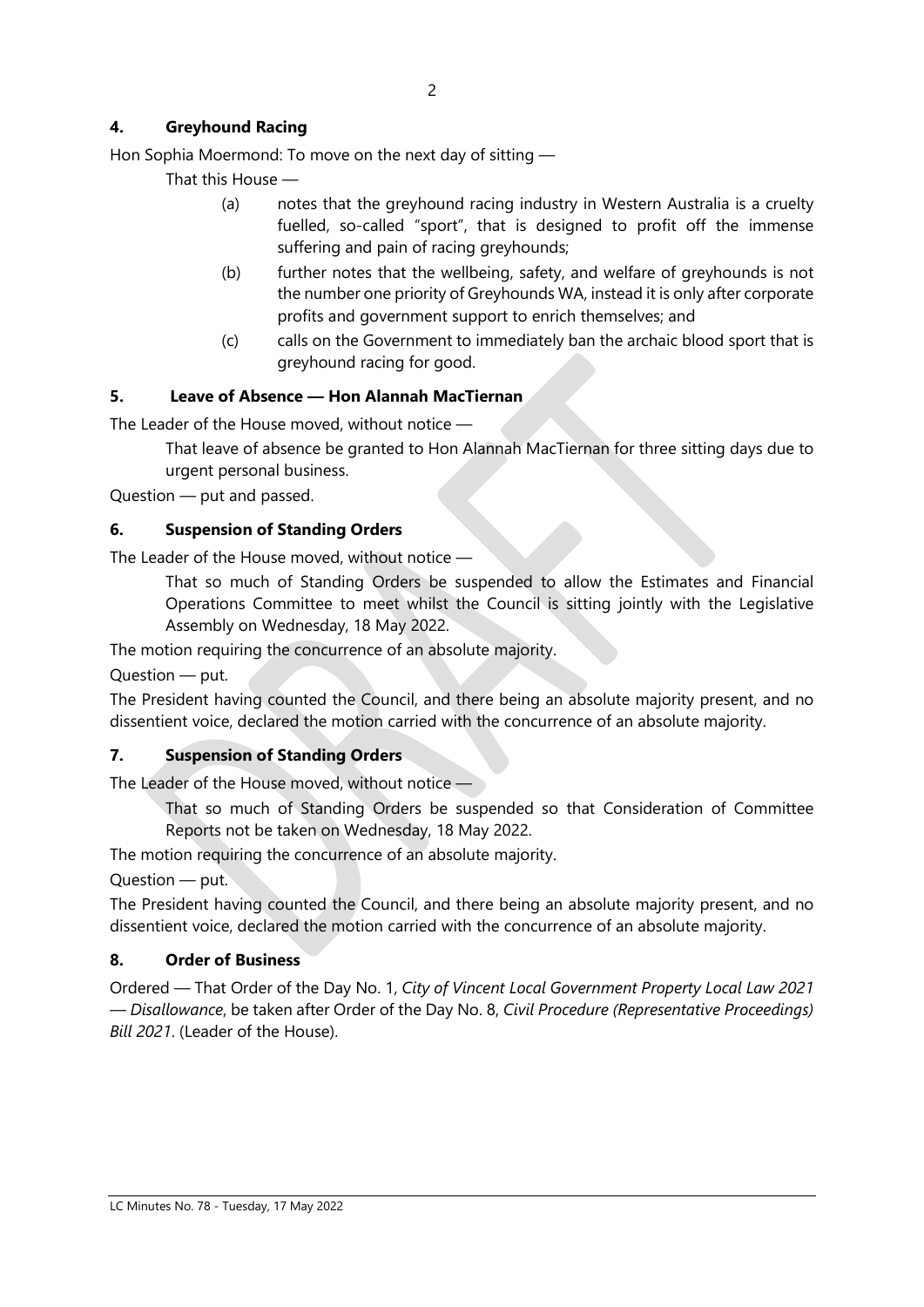### **9. Estimates of Revenue and Expenditure — Consolidated Account Estimates 2022–2023**

The Order of the Day having been read for the adjourned debate on the motion of the Minister for Emergency Services representing the Treasurer as follows —

That pursuant to Standing Order 69(1) the Legislative Council take note of Tabled Paper 1270A-D (2022–2023 Budget Statements), laid upon the Table of the House on 12 May 2022.

Debate ensued.

Hon Dr Steve Thomas, by leave, tabled a table of the general Government total revenue and expenditure. (Tabled Paper 1279).

Debate resumed.

Hon Dr Steve Thomas, by leave, tabled a chart detailing Western Australian mining royalties from 1998-99 to 2021-22. (Tabled Paper 1280).

Debate resumed.

Hon Dr Steve Thomas, by leave, tabled a document detailing Western Australia's GST revenue from 2000-01 to 2020-21. (Tabled Paper 1281).

Debate resumed.

Hon Dr Steve Thomas, by leave, tabled information in relation to the total public sector debt. (Tabled Paper 1282).

Debate resumed.

#### **10. Questions Without Notice**

Questions without notice were taken.

The Leader of the House representing the Minister for Housing, by leave, incorporated into *Hansard* information in relation to the public housing wait list by area office and preference zone as at 30 April 2022, in response to a question without notice asked by Hon Colin de Grussa.

The Leader of the House representing the Minister for Housing, by leave, incorporated into *Hansard* information in relation to the current public housing vacancy rate for the City of Kalgoorlie Boulder, Shire of Coolgardie, Shire of Dundas, Shire of Laverton and the Shire of Menzies, in response to a question without notice asked by Hon Colin de Grussa.

The Leader of the House representing the Minister for Homelessness, by leave, incorporated into *Hansard* information in relation to emergency housing availability in the central business district and the northern suburbs, in response to a question without notice asked by Hon Peter Collier.

The Parliamentary Secretary to the Minister for Disability Services on behalf of the Minister for Regional Development representing the Minister for Forestry, by leave, incorporated into *Hansard* information in relation to Forest Products Commission auction contracts, in response to a question without notice asked by Hon Dr Steve Thomas.

The Parliamentary Secretary to the Minister for Disability Services on behalf of the Minister for Regional Development representing the Minister for Forestry, by leave, incorporated into *Hansard* information in relation to Forest Products Commission auction contract holders who also hold another Forest Products Commission contract, in response to a question without notice asked by Hon Dr Steve Thomas.

The Minister for Emergency Services, by leave, incorporated into *Hansard* information in relation to funding provided to the Association of Volunteer Bushfire Brigades WA Inc, in response to a question without notice asked by Hon Martin Aldridge.

The Minister for Medical Research tabled documents in relation to the Western Australian Future Health Research and Innovation Fund, in response to question on notice 628 asked by Hon Martin Aldridge. (Tabled Paper 1283).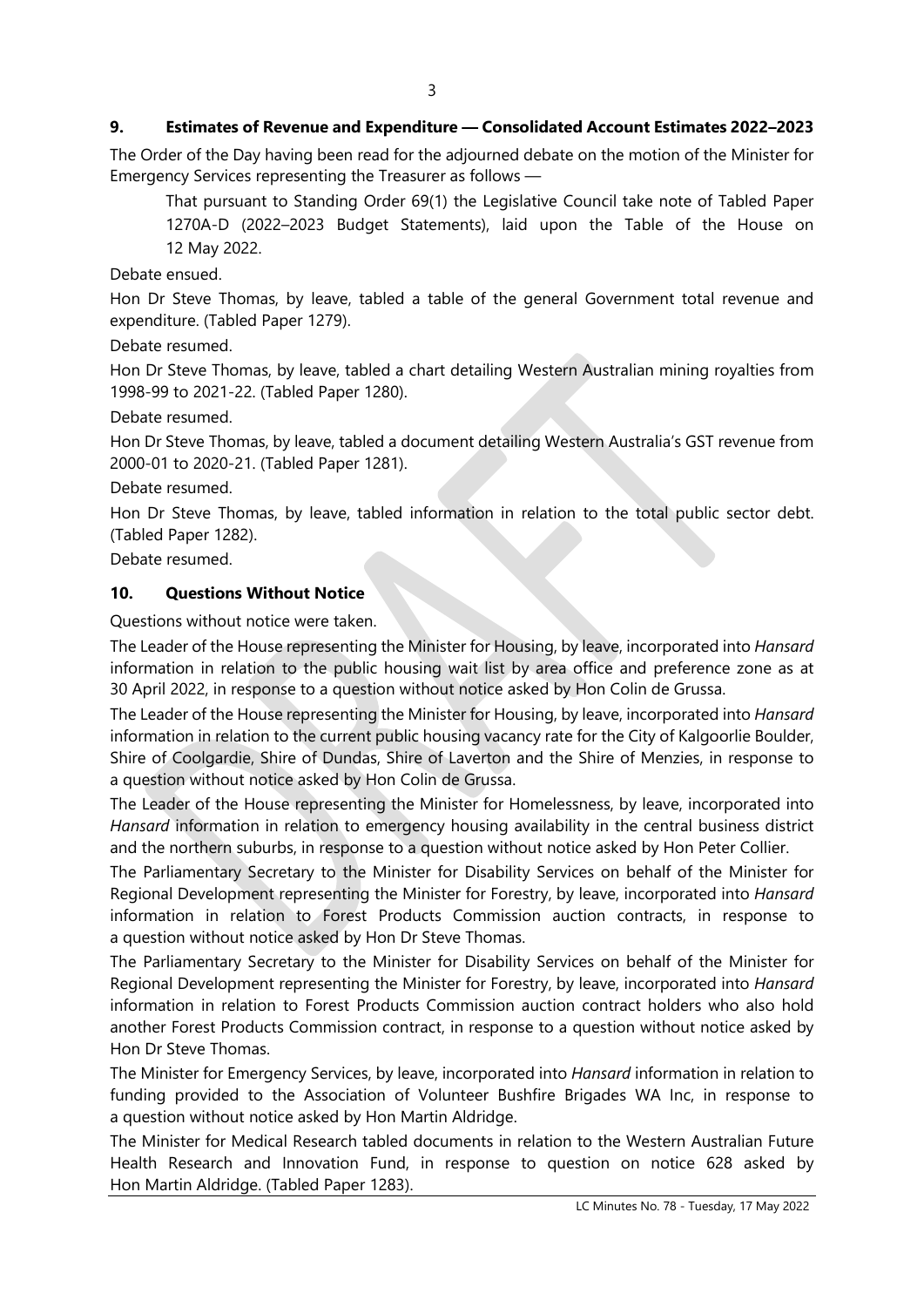The Minister for Emergency Services tabled documents in relation to the Western Power total fire ban exemption, in response to question on notice 653 asked by Hon Martin Aldridge. (Tabled Paper 1284).

The Parliamentary Secretary representing the Minister for Energy, by leave, incorporated into *Hansard* information in relation to applications before the Western Power Validation Team, in response to a question without notice asked by Hon Colin de Grussa.

## **11. Distinguished Visitors**

The President drew attention to the presence in the gallery of the Honourable Colin Brooks, Speaker of the Legislative Assembly of the Parliament of Victoria; the Honourable Nazih Elasmar, President of the Legislative Council of the Parliament of Victoria; and Anne Sargent, Deputy Clerk of the Legislative Council of the Parliament of Victoria, and, on behalf of Honourable Members, extended a warm welcome to members of the delegation.

## **12. Estimates of Revenue and Expenditure — Consolidated Account Estimates 2022–2023**

Debate resumed on the motion of the Minister for Emergency Services representing the Treasurer (*see item 9 above*).

On the motion of Hon Colin de Grussa the debate was adjourned to the next sitting.

## **13. COVID-19 Response Legislation Amendment (Extension of Expiring Provisions) Bill 2022**

The Order of the Day having been read for the adjourned debate on the second reading of this Bill. The Minister for Emergency Services, pursuant to Standing Order 125A, declared the Bill to be an urgent Bill.

The Minister for Emergency Services moved, without notice —

That pursuant to Standing Order 125A, the following maximum time limits apply to the following stages of the Bill:

| Second Reading         | 3 hours and 45 minutes |
|------------------------|------------------------|
| Committee of the Whole | 3 hours and 20 minutes |
| <b>Third Reading</b>   | 10 minutes             |

Question — put and passed.

Debate ensued on the second reading of this urgent Bill. Question — put.

The Council divided.

## **Ayes (16)**

Hon Sandra Carr **Hon Stephen Pratt** Hon Stephen Dawson Hon Martin Pritchard Hon Kate Doust **Hon Rosie Sahanna** Hon Peter Foster **Hon Dr Sally Talbot** Hon Lorna Harper **Hon Darren West** 

Hon Klara Andric **Hon Ayor Makur Chuot** Hon Sue Ellery **Hon Matthew Swinbourn** Hon Jackie Jarvis **Hon Pierre Yang** *(Teller)*